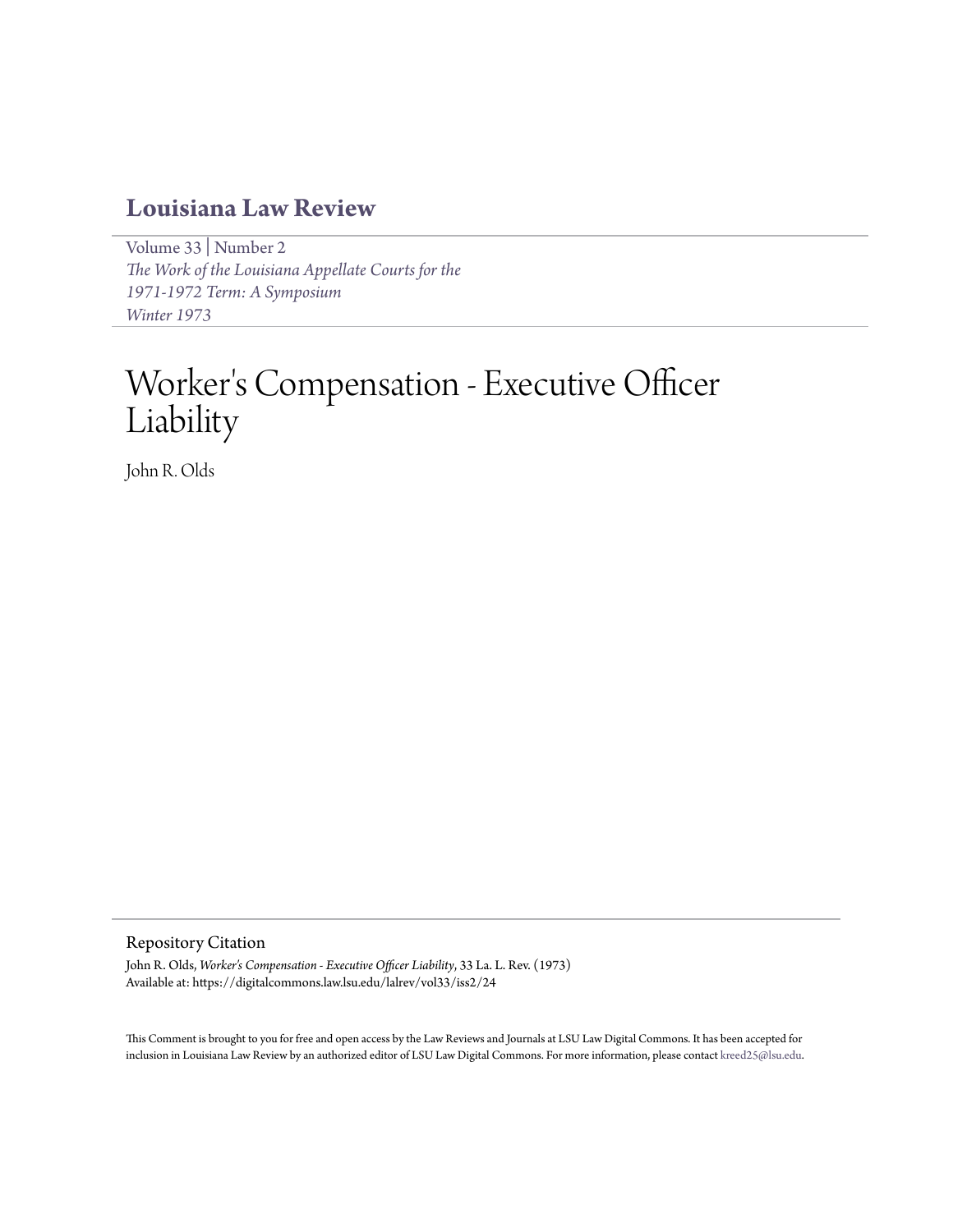# **COMMENT**

# WORKMEN'S COMPENSATION-EXECUTIVE OFFICER LIABILITY

It is fundamental in workmen's compensation law that by assuming no-fault liability for industrial accidents, the employer is afforded immunity from proceedings in tort.<sup>1</sup> It is equally fundamental, however, that the compensation remedy is exclusive only between employer and employee; claims against third parties remain unaffected.<sup>2</sup> Most jurisdictions,<sup>8</sup> including Louisiana,4 have held that coemployees, *including* those in the highest levels of management, are "third parties" and hence subject to suit in tort.

During the last decade in Louisiana, there have been numerous "third party actions" against corporate executive officers, most often predicated on alleged negligent omissions.5 The popularity of these actions can be attributed to liability insurance coverage provided **by** the corporation. It has been suggested that, as a result of executive officer liability, the policy of the Workmen's Compensation Act has been undermined.<sup>6</sup> It is indeed difficult to deny that when the third party executive

4. *See, e.g.,* Chaney v. Brupbacher, 242 So.2d **627** (La. **App.** 4th Cir. **1970);** Berry v. Aetna Cas. **&** Sur. Co., 240 So.2d 243 (La. **App. 2d** Cir. **1970); Bou**dreaux v. Falco, **215** So.2d **538** (La. **App. 1st** Cir. **1968);** Daigle v. Cobb, **175** So.2d **392** (La. **App.** 4th Cir. **1965);** Adams v. Fidelity **&** Cas. Co., **107** So.2d 496 (La. **App. 1st** Cir. **1958);** Vidrine v. Solleau, **38** So.2d **77** (La. **App. 1st** Cir. 1948); Kimbro v. Holladay, 154 So. **369** (La. **App. 2d** Cir. 1934).

A working partner is considered an "employee" in Louisiana and hence eligible for workmen's compensation benefits. *See* Trappery v. Lumbermen's Mut. Cas. Co., **229** La. **632, 86** So.2d **515 (1956).** Therefore, it would seem that working partners are also "third persons" within the meaning of the Louislana Workmen's Compensation Act. But see Sonberg v. Bergere, 220 Cal.<br>App. 2d 681, 34 Cal. Rptr. 59 (1963). It has been held, however, that non-<br>working partners are not considered "employees" of the partnership and therefore cannot be liable in tort as coemployee third persons. *See* Leger v. Townsend, **257** So.2d **761** (La. **App. 3d** Cir. **1972).**

**5.** *See, e.g.,* LeJeune v. Liberty Mut. Ins. Co., **261** So.2d **280** (La. **App. 3d** Cir. **1972);** Maxey v. Aetna Cas. **&** Sur. Co., **255** So.2d 120 (La. **App. 3d** Cir. **1971);** Spillers v. Northern Assurance Co. of America, 254 So.2d **125** (La. **App. 3d** Cir. **1971);** Berry v. Aetna Cas. **&** Sur. Co., 240 So.2d 243 **(La. App. 2d** Cir. **1970);** Johnson v. Continental Ins. Co., **216** So.2d **336** (La. **App.** 4th Cir. **1968);** Jolly v. Travelers Ins. Co., **161** So.2d 354 (La. **App.** 4th Cir. 1964); Adams v. Fidelity **&** Cas. Co., **107** So.2d 496 (La. **App.** 1st Cir. **1958).**

**6.** Berry v. Aetna Cas. **&** Sur. Co., 240 So.2d 243, 249 (La. **App. 2d** Cir. 1970). *See also* Adams v. Fidelity & Cas. Co., 107 So.2d 496, 500 (La. App. let Cir. **1958).**

[3251

<sup>1.</sup> **1** A. **LARSON, THE LAW OF** WORKMEN'S COMPENSATION § **1.10 (1972).** 2. 2 **A. LARSON,** THE LAW **OF** WORKMEN'S **COMPENSATION** § **71.10 (1972).** *3. Id.* § **72.10.**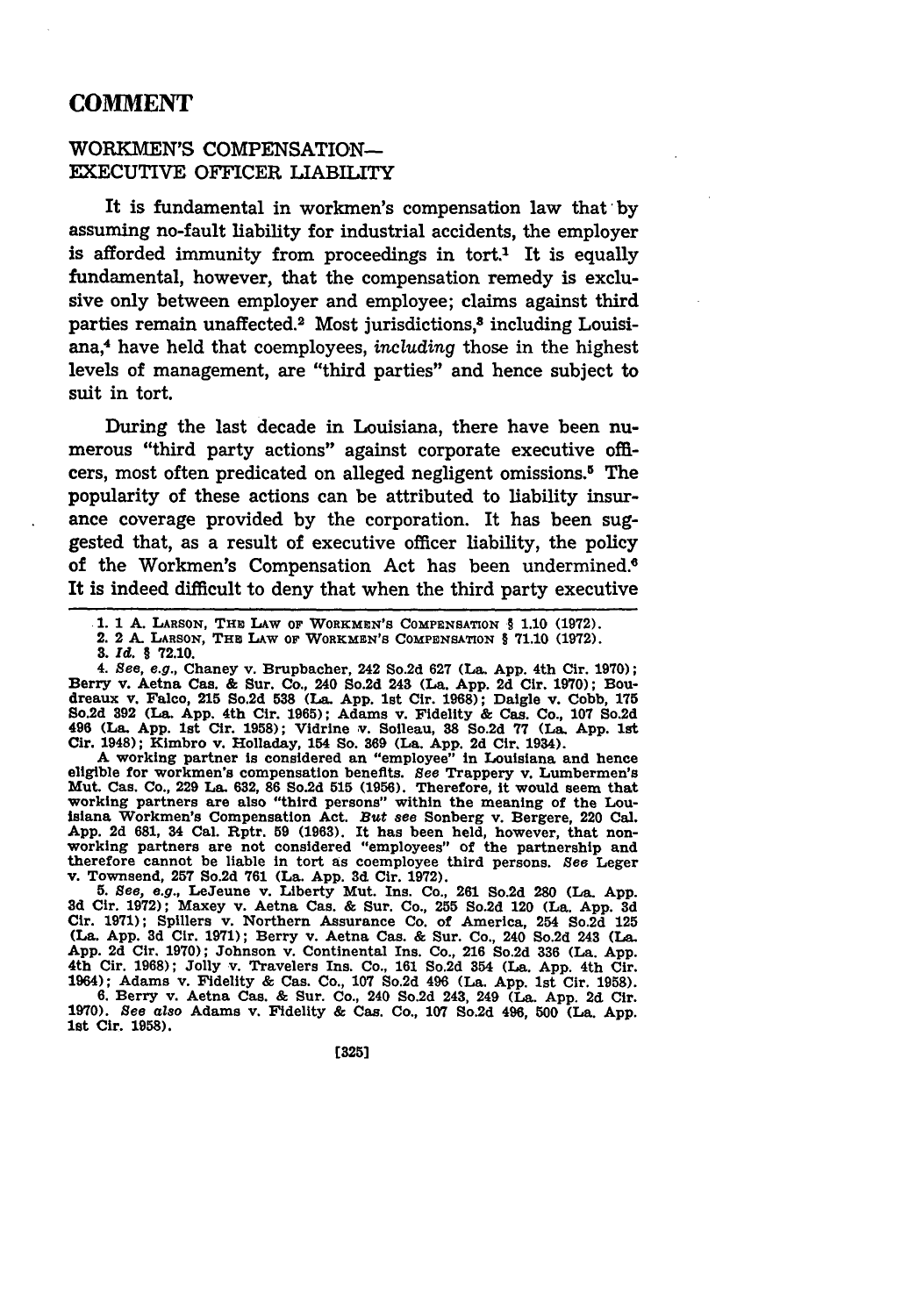is found liable **by** the court, the injured employee receives both the benefit of the Workmen's Compensation Act and a recovery in damages that the act forbids him to exact from his "employer."<sup>7</sup> Perhaps for this reason the courts have been reluctant to find executive officer liability, and have employed various fictions in an effort to restrict it. As a result, there is presently no clear definition of the legal duty, a breach of which gives rise to executive officer liability. The purpose of this Comment is to survey generally the sources of confusion in Louisiana law and to suggest what is hopefully a more realistic approach to executive officer liability in tort.

#### *The Nonfeasance Rule*

In early English cases the rule developed that an agent was liable to third persons for his malfeasance or misfeasance, but not for his nonfeasance.8 This rule was based on the premise that tort liability for the breach of contractual obligations should be restricted to those with whom the obligor stood in privity. Thus, since no privity existed between the agent and the third person, a mere failure to perform a contractual duty owed to the principal, i.e., a nonfeasance, would result in the agent's liability only to the principal.

This limitation was accepted in a minority of American jurisdictions. The peculiar result was that the primary wrongdoer escaped liability merely because his negligence was of a passive nature.9 A majority of courts, however, ignored the rule and held the agent liable by recognizing a legal duty owed to

<sup>7. &</sup>quot;The rights and remedies herein granted to an employee or his dependent on account of a personal injury for which he is entitled to compensation under this Chapter shall be exclusive of all other rights and remedies of such employee, his personal representatives, dependents, or relations." **LA.** R.S. **23:1032 (1950).**

**<sup>8.</sup> See** Lane v. Cotton, 12 Mod. 472, 488, **88** Eng. Rep. 1458, 1467 (K.B. **1663);** Marsh & Astreys Case, **1** Leonard 146, 74 Eng. Rep. **135** (K.B. **1609).** "Nonfeasance" Is defined as "the non-performance of some act which ought to be performed . **. . ." BLACK'S LAW DIcTIONARY** 1208 (4th ed. rev. **1968).** "Misfeasance" is defined as "[t]he improper performance of some act which<br>a man may lawfully do." Id. at 1151. "Malfeasance" is defined as "the com-<br>mission of some act which is positively unlawful . . .." Id. at 1109.

**<sup>9.</sup>** Dean v. Brock, **11 Ind. App. 507, 38 N.E. 829** (1894); Williams v. Dean, 134 Iowa **216, 111** N.W. **931 (1907);** Dudley v. Illinois C.R. Co., **127 Ky.** 221, **96** S.W. **835 (1906);** Delaney v. Rochereau, 34 La. Ann. **1123 (1882);** Feltus v. Swan, **62** Miss. 415 **(1884);** Bissell v. Roden, 34 Mo. **63,** 84 Am. Dec. **71 (1863);** Potter v. Gilbert, **196** N.Y. **576, 90 N.E. 1165 (1909);** Henshaw v. Noble, **7** Ohio St. **226 (1857);** Drake v. Hagan, **108** Tenn. **265, 67** S.W. 470 **(1902);** Labadie v. Hawley, **61** Tex. **177,** 48 Am. Rep. **278** (1884).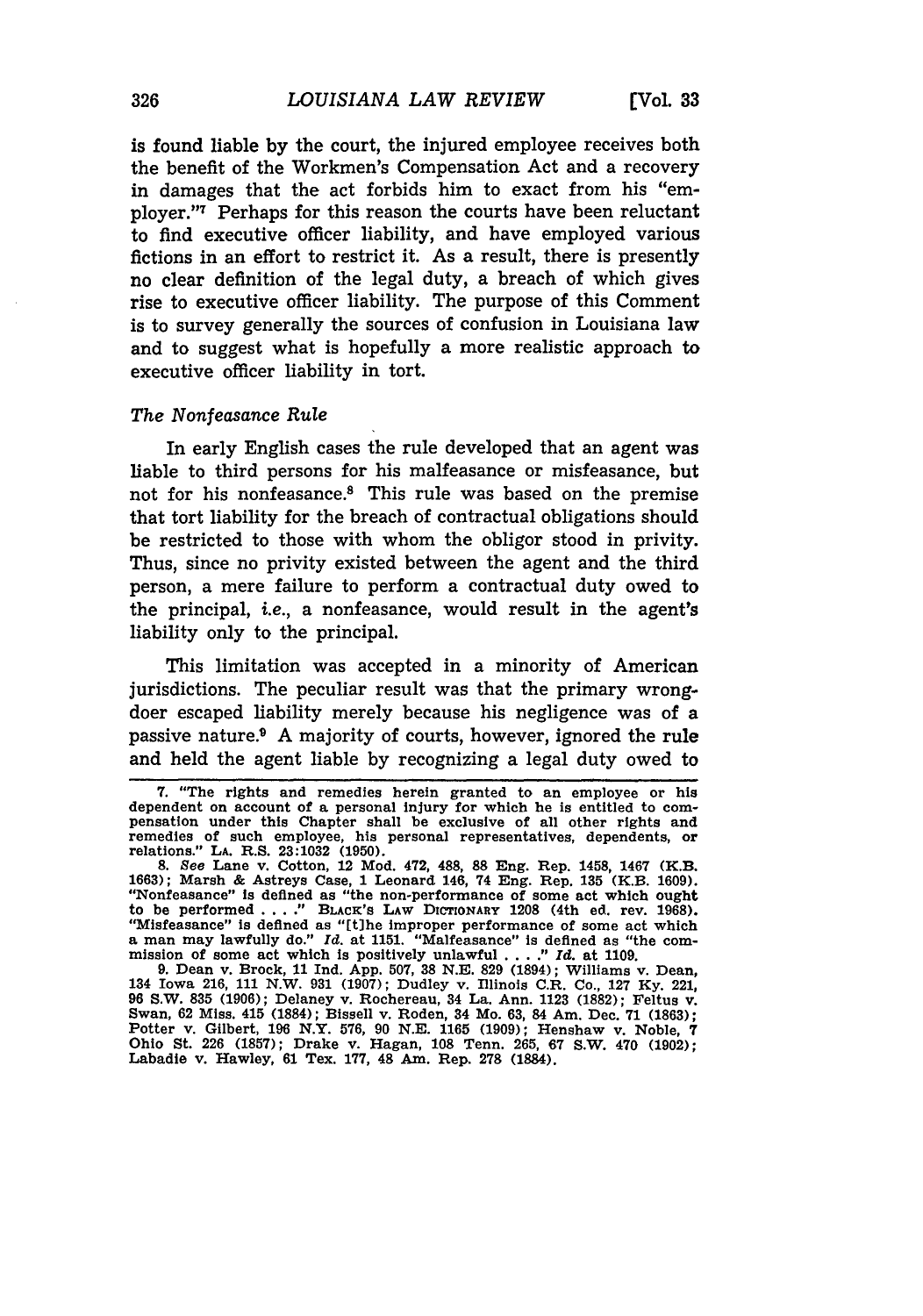the plaintiff.<sup>10</sup> In accordance with this majority position, the nonfeasance rule was rejected by the *Restatement (Second) of Agency."*

### *The Restatement Rule*

The *Restatement (Second) of Agency* provides that when an agent undertakes to act for his principal<sup>12</sup> under circumstances where the agent should realize that some action is necessary for the protection of another, liability will result from the agent's subsequent failure to act.<sup>13</sup> The rationale of this rule is that by undertaking to perform a service involving the safety of others, the agent has induced the principal to "rest his oars" in reliance upon that undertaking.14 Hence, by subsequently failing to act, the agent has deprived the third person of some protection which would have otherwise been provided by the principal.<sup>15</sup>

**11.** RESTATEMENT **(SECOND) OF** AGENCY § 354, comment *b* **(1957).** The decision to reject the nonfeasance rule Is supported **by** an abundance of well reasoned criticism: "It is clear that an engineer at the throttle is in control of a boiler **. ..** It is immaterial whether he ties down the safety valve or fails to untie it, whether he 'affirmatively' injures the boiler or continues to use a defective one. It would **be** absurd that a servant placed at the open door of a tiger's cage with instructions to close the door when there is any indication that the tiger will escape and who goes to sleep, is not liable to a member of the public injured through the escape of the tiger because he was guilty only of 'nonfeasance.'" *Seavey, Liability of an Agent in Tort,* **1** So. **L.Q. 23 (1916).** *See also* **3** W. FLETCHER, CORPORATIONS **1161** (1947); F. **MECHEM, AGENCY** 348 (4th ed. **1952);** W. **PROSSER,** TORTS § **85 (2d** ed. **1955);** W. **SEAVEY,** LAw **OF AGENCY** § **133** (1964); Annot., 20 A.L.R. **97 (1922);** Note, 21 **LA.** L. REv. **795, 798 (1961).**

12. The terms "principal" and "agent" are used throughout this Comment to avoid confusion. It appears settled in Louisiana that, in determining the liability of the principal or master, the distinction between servants and non-servant agents is critical. Blanchard v. Ogima, **253** La. 34, **215** So.2d **902 (1968);** Comment, **33 LA.** L. REV. **110 (1972).** It should be noted that this distinction is not determinative of the liability of servants and non-servant agents. *See* RESTATEMENT **(SECOND) OF AGENCY** § **361,** comment a **(1957).**

**13.** *See* RESTATEMENT **(SECOND)** OF AGENCY § 354 **(1957).**

14. *See* RESTATEMENT **(SECOND) OF AGENCY** § **354,** comment a **(1957). 15.** *Id.*

**<sup>10.</sup>** Mayer v. Thompson-Hutchinson **Bldg.** Co., 104 **Ala. 611, 16** So. **620** (1894); Southern R. Co. v. Rowe, 2 Ga. **App. 557, 59 S.E.** 462 (1907); Baird v. Shipman, **132 Ill. 16, 23 N.E.** 384 **(1890);** Wells v. Hansen, **97** Kan. **305,** 154 P. **1033 (1916);** Campbell v. Portland Sugar Co., **62** Me. **552, 16** Am. Rep. **503 (1873);** Consolidated Gas Co. v. Connor, 114 **Md.** 140, **78 A. 725 (1910);** Osborne v. Morgan, **130** Mass. 102, **39** Am. Rep. 437 **(1881);** Ellis v. McNaughton, **76** Mich. 237, 42 N.W. **1113 (1889);** Pittsfield Cottonwear **Mfg.** Co. v. Pittsfield Shoe Co., **71 N.H. 522, 53 A. 807 (1902);** Van Winkle v. American Steam Boiler Co., **52 N.J.L.** 240, **19 A.** 472 **(1890);** New York **&** W. Printing Tel. Co. v. Dryburg, **35 Pa. 298, 78 Am.** Dec. **338 (1860);** Belvin v. French, 84 Va. **81, 3 S.E. 891 (1887);** Lough v. John Davis **&** Co., **30** Wash. 204, **70** P. 491 **(1902).**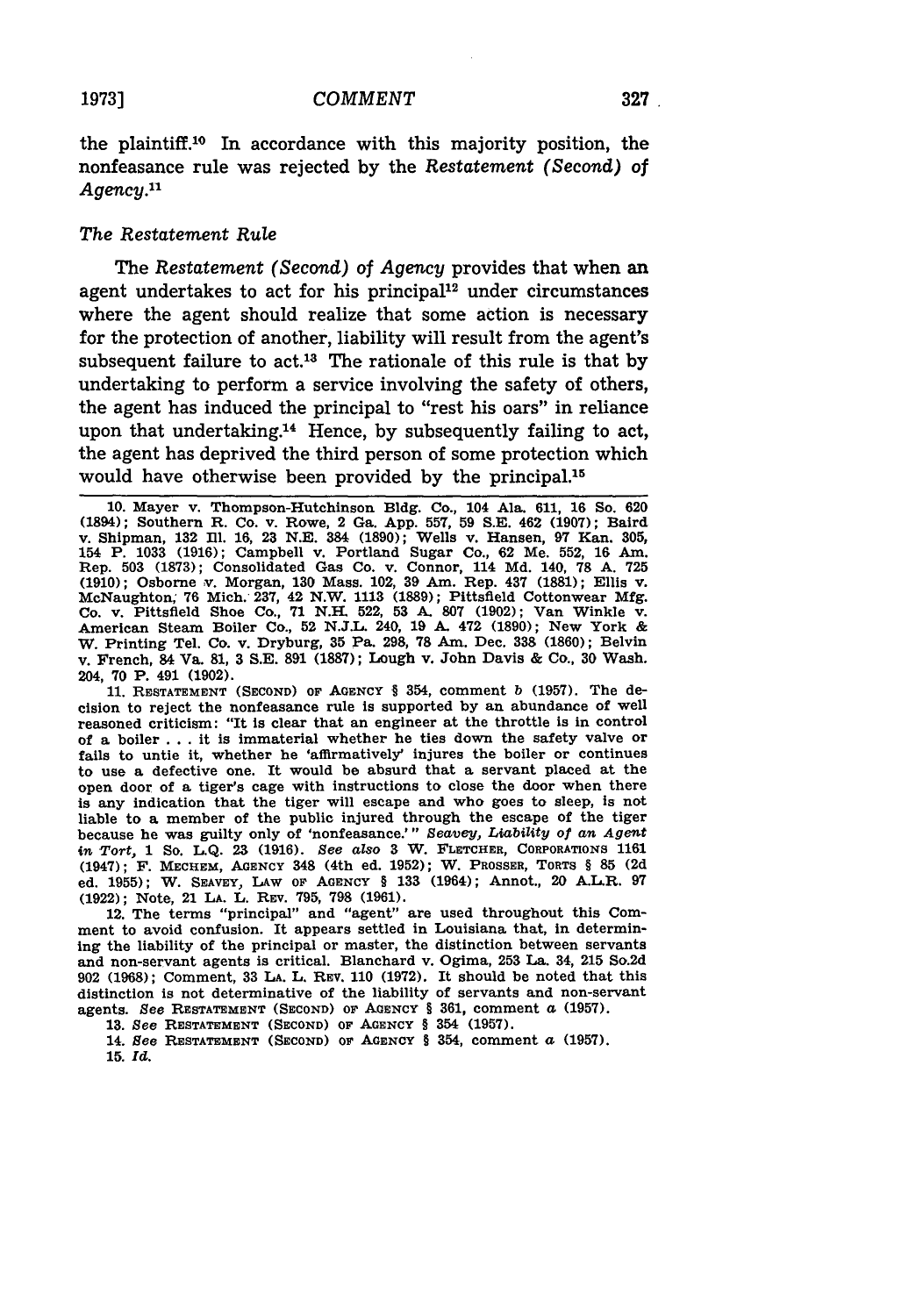#### *The Louisiana Jurisprudence*

The nonfeasance rule emerged in Louisiana in *Delaney* v. A. Rochereau & Co.,<sup>16</sup> wherein the supreme court refused to find that agents of a nonresident building owner were liable for failing to properly maintain the premises. For nearly one-half century the classic nonfeasance rule observed in *Delaney* was applied in a variety of cases.<sup>17</sup> Finally, in *Washington v. T. Smith & Son, Inc.,18* the Orleans Court of Appeal held an agent liable for negligent omissions resulting in personal injury to a dockworker.

The honfeasance rule was again rejected in *Adams v. Fidelity and Casualty Co.,19* a workmen's compensation "third party action" decided by the First Circuit Court of Appeal. The court observed that when the breach of a legal duty owed to the plaintiff occurs, "whether that breach is one of omission or commission,"<sup>20</sup> the defendant "director, officer, or agent"<sup>21</sup> will be liable. Unfortunately, the court did not further explain the circumstances under which such a duty would exist. The court in *Adams* did, however, observe that an agent would not be liable

"if he has been guilty of no act or omission causing or con-

**16.** 34 La. Ann. **1123** (1882).

**17.** Tyler v. Walt, 184 La. **659, 167** So. **182 (1936)** (bank failure case in which *Delaney* was respectfully cited but "malfeasance" was found); Wirth **v.** Albert, 174 La. **373,** 141 So. **1 (1932)** (the court, noting "an entire lack of privity between plaintiff and defendants," denied recovery to plaintiff seek-ing price of certain bonds); Ellet v. Newland, **171** La. **1019, 132** So. **761 (1931)** (bank failure case wherein "malfeasance" permitted recovery); Allen **v,** Cochran, **160** La. 425, **107** So. 292 **(1926)** (bank depositors charged defendants with omissions of duty and were denied recovery); McGuire v. Louisi- ana Baptist Encampment, Inc., **199** So. **192** (La. **App.** 1st Cir. 1940) (wrongful death action wherein the court, although finding the decedent contributorily negligent, apparently regarded *Delaney* as authoritative). **18. 68** So.2d **337** (La. **App.** Orl. Cir. **1953).**

**19. 107** So.2d 496 (La. **App. 1st** Cir. **1958).**

20. *Id.* at **508.**

21. *Id.* Any notion that the nonfeasance rule had been abandoned **by** the Louisiana courts was put to rest when, in *Daigle v.. Cobb,* **175** So.2d **392** (La. **App.** 4th Cir. **1965),** it was employed to deny recovery. Later, the same court, affirming its position in *Daigle,* denied recovery in Johnson *v. Con-tinental Insurance* Co., **216** So.2d **336** (La. **App.** 4th Cir. **1968),** noting "an absence of malfeasance." *Id.* at **338.** On balance, however, the position adopted **by** the *Adams* court has been followed. See Dulaney v. Fruge, **257** So.2d 827 (La. App. 3d Cir. 1972); Spillers v. Northern Assurance Co. of America, 254 So.2d 125 (La. App. 3d Cir. 1971); Maxey v. Aetna Cas. & Sur. Co., 255 So.2d 120 (La. App. 3d Cir. 1971); Chaney v. Brupbacher. 242 So.2 **627** (La. **App.** 4th Cir. **1970);** Sampson v. Schultz, 242 So.2d **363** (La. **App. 2d** Cir. **1970);** Berry v. Aetna Cas. **&** Sur. Co., 240 So.2d 243 (La. **App. 2d Cir. 1970);** Cacibauda v. Gaienne, 222 So.2d **632** (La. **App.** 4th Cir. **1969);** Boudreaux v. Falco, **215** So.2d **538** (La. **App. 1st** Cir. **1968);** Jolly v. Travelers Ins. Co., **161** So.2d 354 (La. **App.** 4th Cir. **1964).**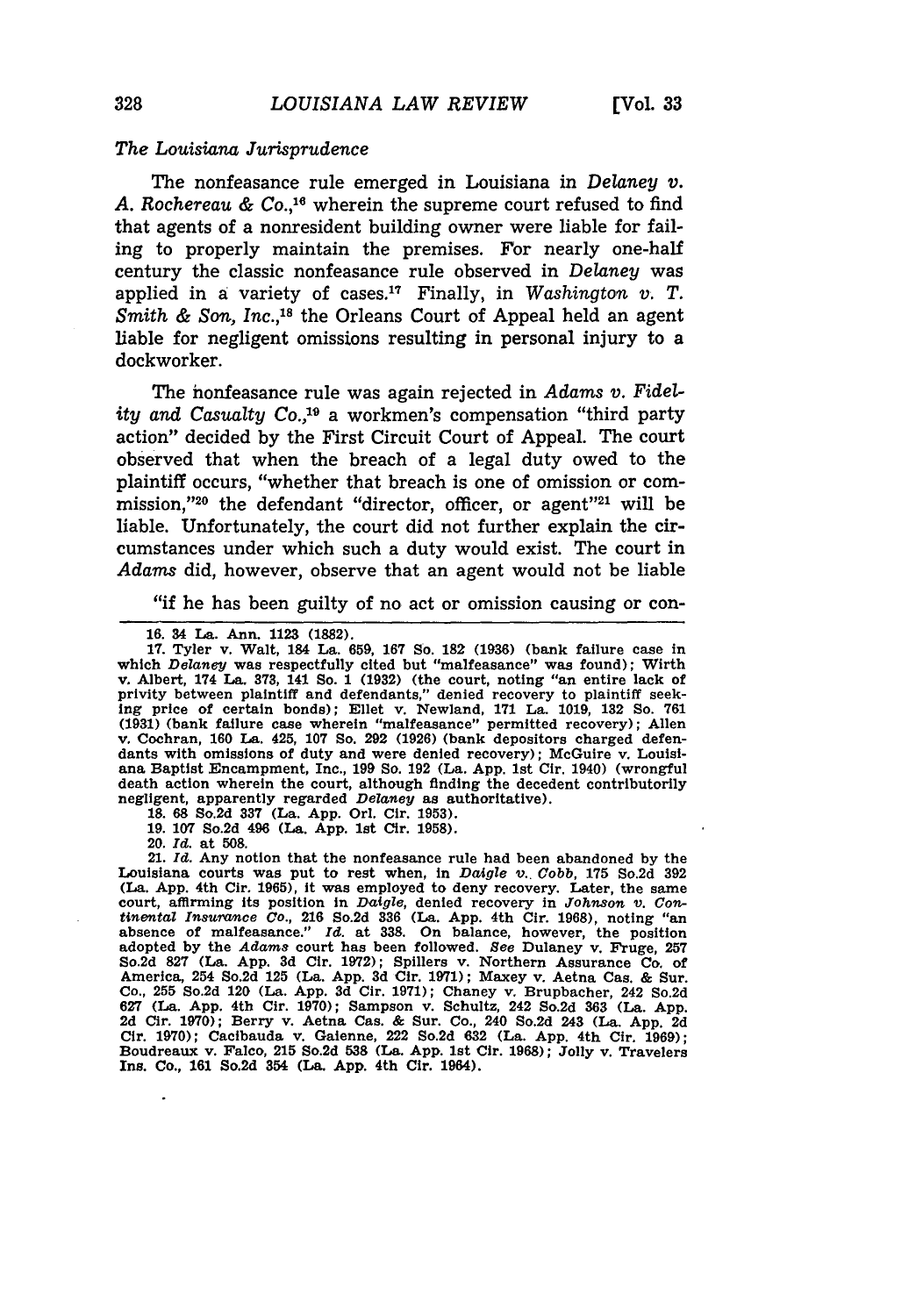tributing to such injury or *if he owes no duty to such third person* to *use care, such as where the breach of duty complained of is* one *owing only to the corporation.'2 <sup>2</sup>*(Emphasis added.)

The absence in the *Adams* decision of any clear refinement of an agent's legal duty to third persons for negligent omissions has resulted in varying attempts at definition of that duty<sup>23</sup> and concomitant confusion in the law. Two recent Third Circuit decisions 24 illustrate this confusion.

In *Spillers v. Northern Assurance Co. of America*<sup>25</sup> one of the defendants, president of the general contractor, was charged with failing to supervise and failing to hire competent personnel. The court, in denying recovery, applied the *Restatement* rule<sup>26</sup> and concluded that since the duty to supervise had been delegated to the construction superintendent, the defendant could not be held liable.<sup>27</sup> The court further observed that the defendant had hired only two employees, the construction superintendent and the estimator, both of whom were well qualified. All other personnel had been hired and fired by the construction

22. Adams v. Fidelity **&** Cas. Co., **107** So.2d 496, **505** (La. **App. 1st** Cir. **1958).**

**23.** "We think an officer or director of a corporation owes a duty to the corporation which is separate and independent of any duty which he may owe to an employee or to a third person. The duty which he owes to the corporation may include, among other things, a duty to provide safe working conditions for employees **.... "** Maxey v. Aetna Cas. **&** Sur. Co., **255** So.2d 120, 122 (La. **App. 3d** Cir. **1971).**

"In our opinion the obligation of an employer and, within the limits **of** their authority, of its supervisory personnel towards workmen is to provide them with a working place and conditions which are reasonably safe considering the nature of the work." Chaney v. Brupbacher, 242 So.2d **627, 631** (La. **App.** 4th Cir. **1970).**

"I find it difficult to extend liability to any of the other corporate officers. Certainly, the poorly managed, almost non-existent safety program constituted negligence on the part of the officer In charge of safety; but **<sup>I</sup>** think his Inaction constitutes a breach of a general duty owed **by** him to the corporation rather than of an individual responsibility to the plaintiffemployee many echelons below him." Berry v. Aetna Cas. **&** Sur. Co., 240 So.2d 243, **250** (La. **App. 2d** Cir. **1970)** (concurring opinion).

24. These cases were decided by different panels of judges.

- 25. 254 So.2d 125 (La. App. **3d** Cir. 1971).
- **26.** *Id.* at 129.

27. "In considering the Adams decision it should be borne in mind that the agent should not be held responsible to a third person for his mere failure to perform an affirmative duty toward his principal unless (a) the principal owed a duty of care toward the third person, and **(b)** this same duty was delegated to the agent, who undertook its performance." Spillers v. Northern Assurance Co. of America, 254 So.2d **125,** 129 (La. App. **3d** Cir. 1971). *See* al8o LeJeune v. Liberty Mut. Ins. Co., **261** So.2d 280, **286** (La. **App. 3d** Cir. 1972) (concurring opinion).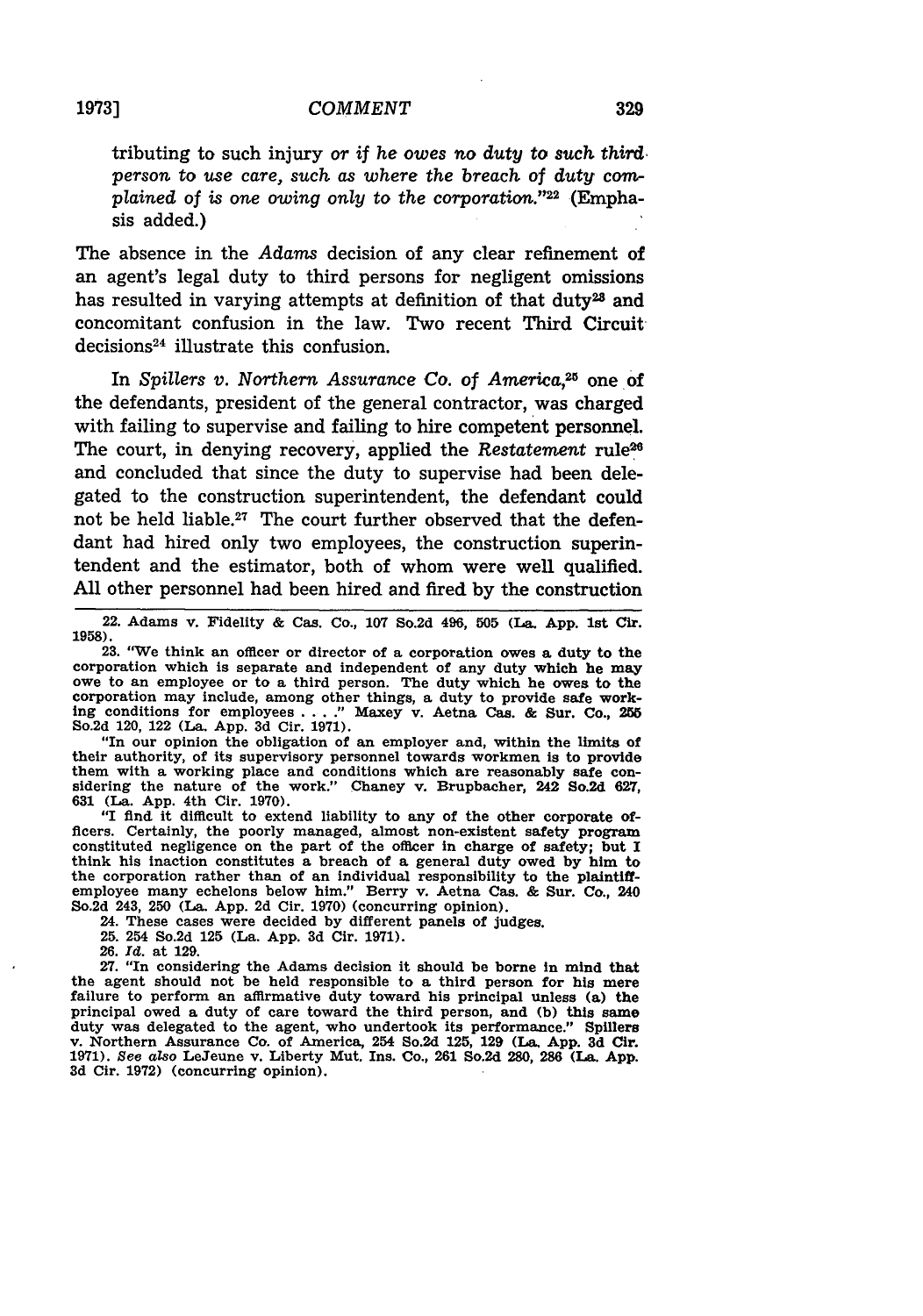superintendent. In essence, the court held that the defendant president had not failed to properly discharge his particular job function. 28 The supreme court denied writs with the comment "[t]he result is correct."29

*In Maxey v. Aetna Casualty & Surety Co.,30* the court held that the failure of various executive defendants to instigate safety procedures was the breach of a duty owed only to the corporation;81 hence, there could be no liability to the plaintiff. The above reasoning is at variance with the *Restatement* rule as applied in *Spillers,* under which a contractual duty to the corporation to perform services involving the safety of others would *necessarily* give rise to a legal duty owed to the plaintiff.<sup>32</sup> In contrast to the *Spillers* approach, the court in *Maxey* thus found it unnecessary to consider whether defendants had failed to properly discharge their particular job functions. The reasoning of *Maxey,* if given full effect, constitutes a return to the nonfeasance rule by eliminating an agent's liability to third persons for negligent omissions. The supreme court again denied writs with the comment "[t]he result is correct."38

**31.** "We think an officer or director of a corporation owes a duty to the corporation which is separate and independent of any duty which he may owe to an employee or to a third person. The duty which he owes to the corporation may include, among other things, a duty to provide safe working conditions for employees .... **."** *Id.* at 122.

**32.** "The writer of the present opinion concurred with the majority decision in the Maxey case, but differed from the statement of law in certain respects. The writer . . . could not agree that in every situation it is immaterial whether the agent has breached a [contractual] duty to his principal. **A** simple illustration of this is the situation where an agent is in charge of property, with the duty to cause all necessary repairs to be made. In order to find the agent liable for an injury sustained by a third person, due to the agent's neglect to keep the premises in repair, *the agent's* obli*gation under the agency contract must be proved. Otherwise, the agent would have no* [legal] *duty to the third person."* (Emphasis added.) Spillers v. Northern Assurance Co. of America, 254 So.2d 125, 128 (La. App. 3d Cir. **1971).** See *also* RESTATEMENT **(SEcoND)** or AGENCY § 354 **(1957). 33. 260** La. **123, 255** So.2d **351 (1971).** Applying the *Restatement* rule to

the facts of *Maxey,* the result does indeed seem correct. "[N]either of plaintiff's petitions allege that the duty owed **by** the corporation to the decedent to furnish safe working conditions was delegated to these defendant executive officers nor that they undertook the performance of this duty." Maxey v. Aetna Cas. **&** Sur. Co., **255** So.2d 120, 124 (La. **App. 3d** Cir. **1971)** (concurring opinion). However, if the law set forth in *Maxey (See* note **31** *supra)*

<sup>28. &</sup>quot;Applying these *[Restatement]* rules to the present matter **. . .** plaintiff has no claim against Mr. Weill for failure to supervise the work or to hire competent personnel. Mr. Weill was not delegated the duty to supervise the construction . . . . Furthermore, Weill did not undertake to supervise construction." Spillers v. Northern Assurance Co. of America, 254 So.2d 125, 129 (La. App. 3d Cir. 1971).

**<sup>29.</sup>** 260 **La.** 288, **255** So.2d 772 (1972).

**<sup>30. 255</sup>** So.2d 120 (La. App. **3d** Cir. 1971).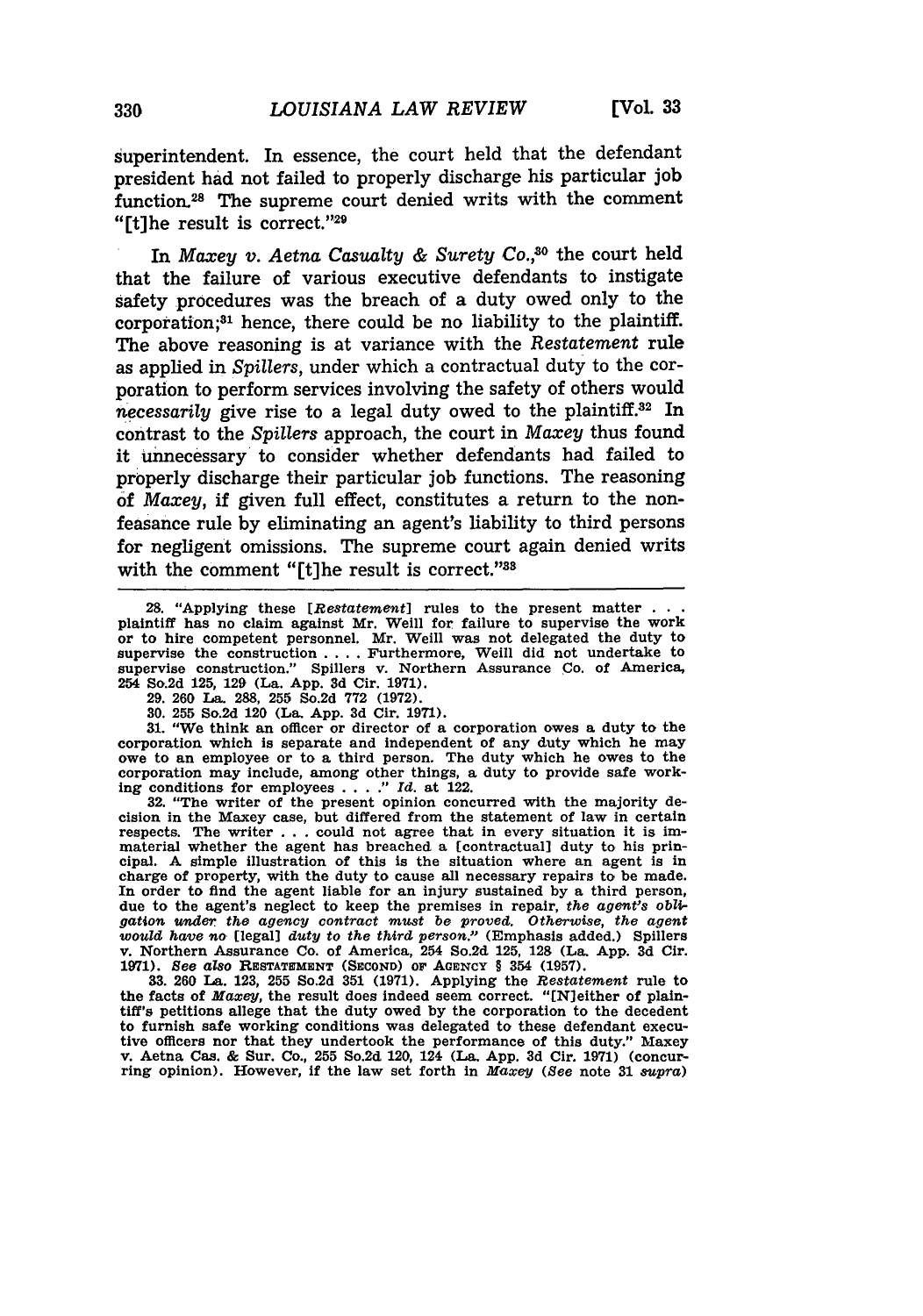#### *A Suggested Approach*

It is submitted that the rule set forth in section 354 of the *Restatement (Second)* of *Agency* provides the most reasonable test of an agent's liability to third persons resulting from the agent's failure to perform duties owed to his principal. That section provides:

"An agent who, by promise or otherwise, undertakes to act for his principal under such circumstances that some action is necessary for the protection of the person or tangible things of another, is subject to liability to the other for the physical harm to him or his things caused by the reliance of the principal or of the other upon his undertaking and his subsequent unexcused failure to act, if such failure creates an unreasonable risk of harm to him and the agent should so realize."34

The principle underlying this test is that the agent's failure to act deprives the third person of protection that he would otherwise receive from the principal.<sup>35</sup> The fundamental consideration in applying the *Restatement* rule should be the nature of the "undertaking," i.e., the nature of the job that the agent has expressly or impliedly agreed to perform for his principal.46 It seems that only when the agent has failed to perform his particular **job** function can he be said to have deprived the third person of protection which would have otherwise been provided by the principal. For instance, it is clear that an employer owes a duty to his employees to provide them with a working place reasonably safe under the circumstances.<sup>37</sup> Of practical necessity, this duty must be delegated down the chain of command. Certainly, when the duty has been properly delegated by an agent, he should not be liable for its breach.<sup>38</sup>

**37.** "Every employer shall furnish employment which shall be reason- ably safe for the employees therein." **LA.** R.S. **23:13** (1964).

**38.** See note 27 *supra.*

was applied in a case where the defendant had in fact undertaken to per- form a service involving the safety of others, the effect would be to relieve the primary wrongdoer of the consequences of his negligent behavior.

<sup>34.</sup> RESTATEMENT **(SECOND) OF AGENCY §** 354 **(1957).**

**<sup>35.</sup>** *IU.,* comment a. See text accompanying note **15** *supra.*

**<sup>36.</sup>** "Central to these *[Restatement]* principles is the consideration that the law does not impose, **by** a species of implication of law, as distinguished from reasonable implication in fact, a duty on the supervisory or executive from reasonable implication in fact, a duty on the supervisory or executive corporate employee to assume in invitum functions or responsibilities respecting the safety of workmen not placed upon the former by the corporat **(1961).**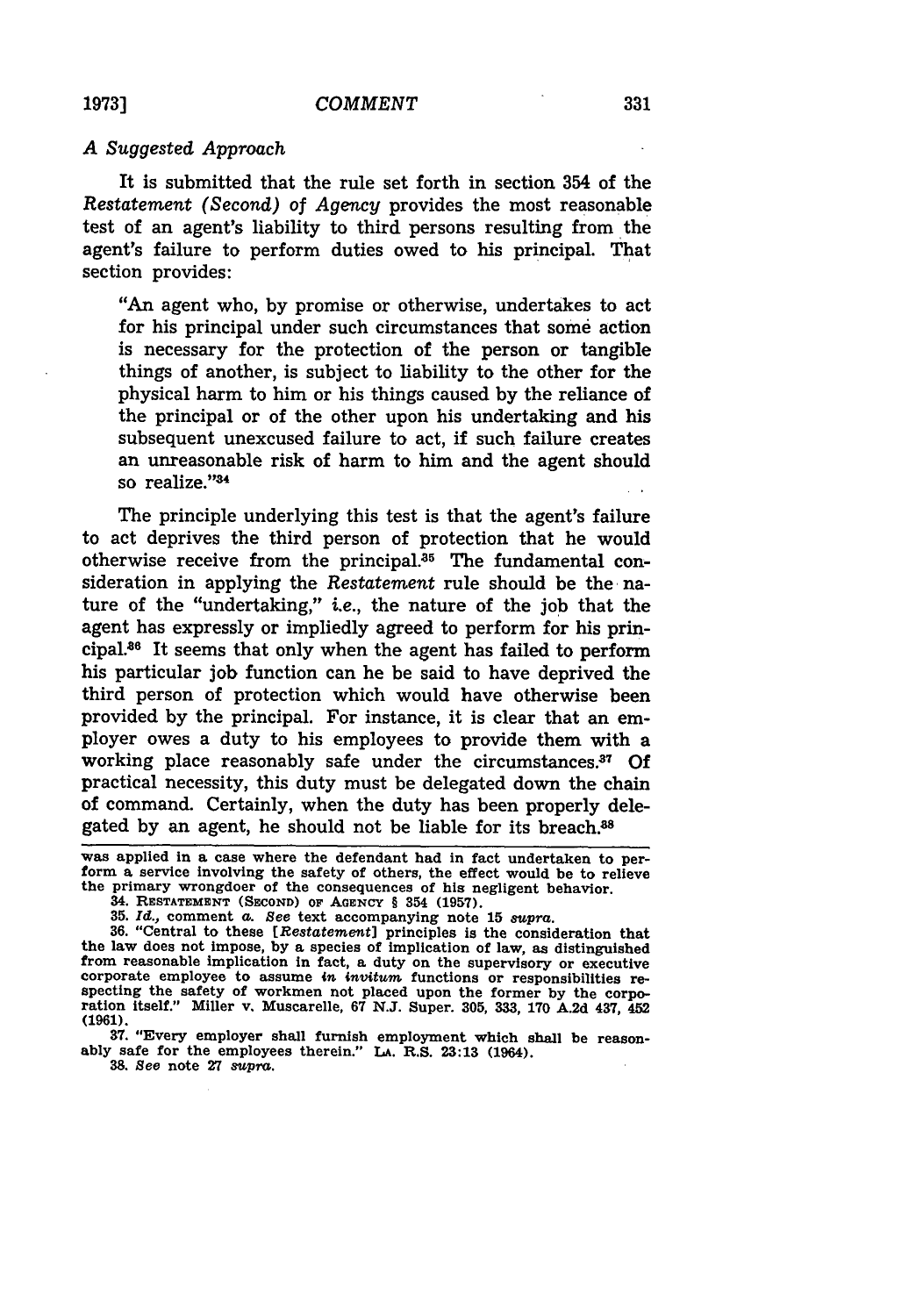#### *The Actual Knowledge Test*

The courts in the cases following *Adams* have adopted the requirement that the defendant have actual knowledge of the dangerous condition as well as the authority to remove it. $39$  If blindly applied in every case, it seems that the "actual knowledge test" is incompatible with a realistic application of the *Restatement* rule. For example, assume that a safety engineer, whose job function relates solely to the safety of employees, simply does nothing toward discharging the duties which he has undertaken to perform. As a result of his inaction, a hazardous condition develops and an employee is injured. Further, assume that the safety engineer had no knowledge of the hazardous condition. Application of the "actual knowledge test" would result in no liability;40 application of the *Restatement* rule would certainly result in liability.41 Similarly, when the duty involving the safety of others has been negligently delegated to obviously incompetent subordinates,<sup>42</sup> liability should result irrespective of actual knowledge of the particular hazard which causes the injury.

Actual knowledge would be relevant in the usual case where the duty has been properly delegated. The agent delegating the duty should be entitled to assume that the duty so delegated is being properly discharged until he has notice to the contrary.<sup>43</sup> When the agent receives such notice, the duty should again attach until he has taken reasonable steps to remove the hazard.

## *Statutory Immunity*

In an attempt to preserve the integrity of their respective

**39.** *See,* **e.g.,** Chaney v. Brupbacher, 242 So.2d **627 (IL** App. 4th Cir. **1970);** Johnson v. Continental Ins. Co., 216 So.2d **336 (La. App.** 4th Cir. **1968);** Note, **46 TUr. L.** REv. **352, 355 (1971).**

40. *See* Note, 46 **TUL.** L. REv. **352, 355 (1971).**

41. *See* **RESTATEMENT (SECOND) oF AGENCY** § 354 **(1957).** The safety engi- neer undertook to perform a duty involving the safety of employees. Further, this undertaking presumably induced the employer to believe that a safety program was in effect. **By** failing to act, the safety engineer deprived employees of protection which would have been provided **by** a competent safety engineer.

**42.** In *Spillers v. Northern Assurance Co.* of *America,* 254 So.2d **125, 129** (La. App. **3d** Cir. **1971),** the court seemed to implicitly recognize that execu- tives could be liable for the negligent delegation of a duty involving the tives could be liable for the negligent delegation of a duty involving the safety of third persons.

43. *See* Miller v. Muscarelle, **67** N.J. Super. 305, **331, 170 A.2d** 437, 451 **(1961).**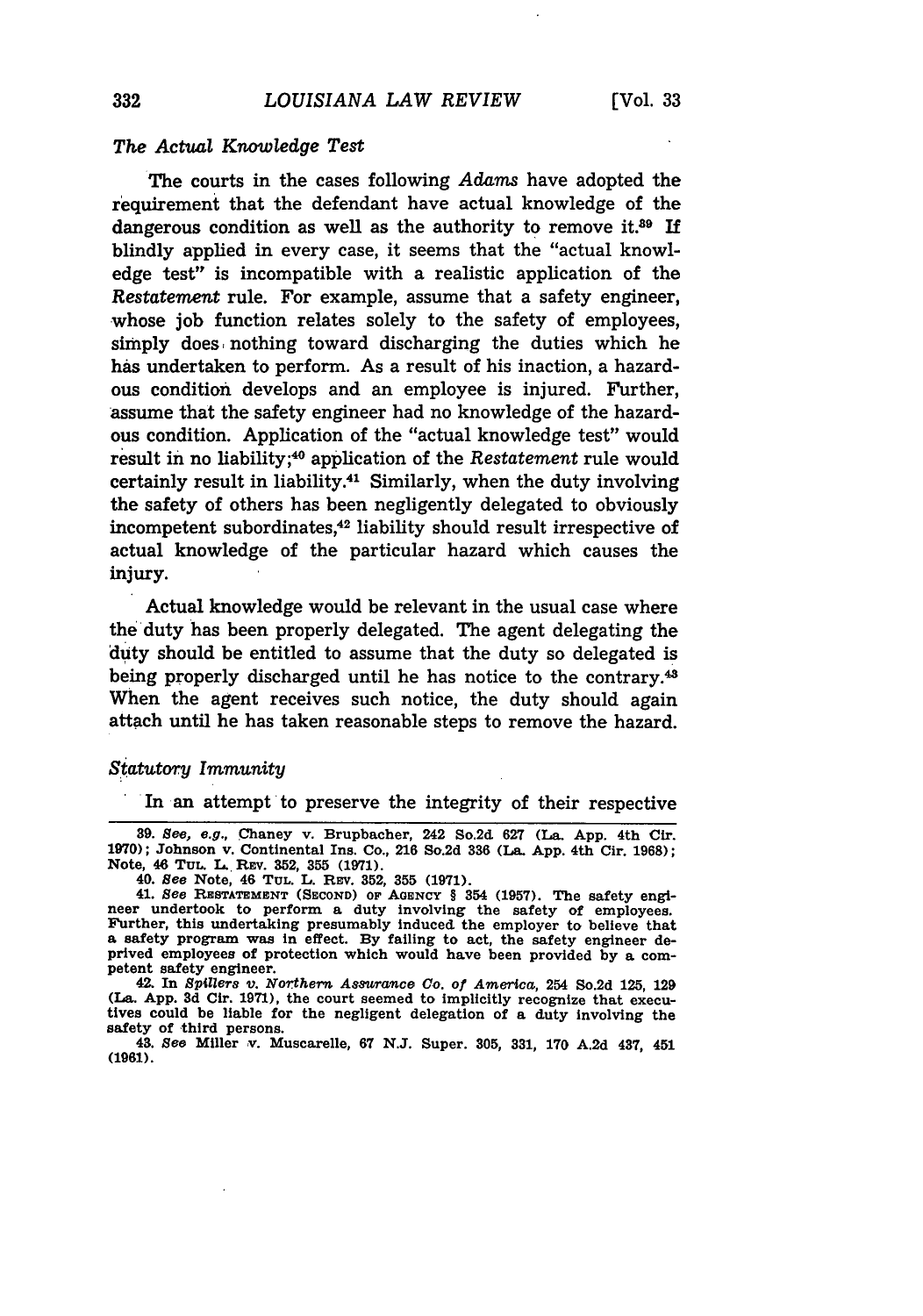#### **1973]** *COMMENT*

workmen's compensation schemes, a growing minority of jurisdictions have enacted statutes immunizing coemployees from suit in tort.<sup>44</sup> The immunity only attaches when the coemployee is acting in the course of his employment,<sup>45</sup> and does not embrace intentional wrongs committed by the coemployee.<sup>46</sup>

The reality of liability insurance coverage demanded by executives in a competitive labor market indicates what is probably the most persuasive argument for statutory immunity in Louisiana. The increasing number of tort suits directed against executive officers<sup> $47$ </sup> suggests that the exclusive remedy provision of our compensation  $act^{48}$  is becoming less meaningful. The employer can take little comfort in the knowledge that he is legally immune from tort liability when, as a matter of practice, he is compelled to provide liability coverage for executive officers.<sup>4</sup>

#### *Conclusion*

The Louisiana courts, apparently recognizing the potential burden on employers of de facto tort liability in addition to compensation liability without fault, have displayed a restrictive attitude in the area of executive officer liability. Conflicting statements of law in recent appellate decisions suggest a need

45. 2 **A. LARSON,** THE LAW **OF WORKMEN'S COMPENSATION** § **72.20 (1972).** 46. *See* note 44 *supra.*

- 47. *See* note **5 supra.**
- 48. *See* note **7** *supra.*

49. House Bill No. **170,** a recent attempt at immunity legislation, **was** referred to committee where it received unfavorable consideration. It provided in pertinent part:

*"§* **1101.** Employee and employer suits against third persons causing injury; effect on right to compensation.

**"A.** As used in this section, the term 'third person' shall mean only a person other than the employer of the injured employee, and other than the executive officers, owners, shareholders, agents, or other employees of the employer." **A.** H.B. No. **170** (Regular Session, **1972).**

**<sup>44.</sup>** *See* **ARIz. REV. STAT. ANN.** § **23-1022 (1956); CAL.** LABOR **CODE** § **3601** (Deering 1964); **COLO. Rv.** STAT. § **81-13-8 (1963);** DEL. **CODE ANN.** tit. **19,** § **<sup>2363</sup>** (Cum. Supp. **1968); HAWAII** REV. **STAT.** § **386-8** (1968); **ILi. REV.** STAT. ch. 48, § **138.5 (1969);** MIcH. *COMP.* LAwS § **17.237(827) (1968); N.J. STAT. ANN.** 34:15-8 **(1972);** N.Y. **WORKMEN'S** COMP. LAW **§ 29(6)** (McKinney **1965); N.C. GEN. STAT.** § **97-9 (1972);** OKLA. **STAT. ANN.** tit. **85,** § 44 **(1970);** ORE. REV. **STAT.** § **656.154 (1971); S.C. CODE ANN.** § 72-401 **(1962);** TEX. **CIV. STAT.** art. **8306 (3)** (Vernon **1967); UTAH CODE ANN.** § **35-1-62 (1966);** VA. **CODE ANN.** § **65-1-103 (1968);** WASH. REV. **CODE** § 51.24.919 **(1962);** W. VA. **CODE ANN.** 23-2-6a **(1970).**